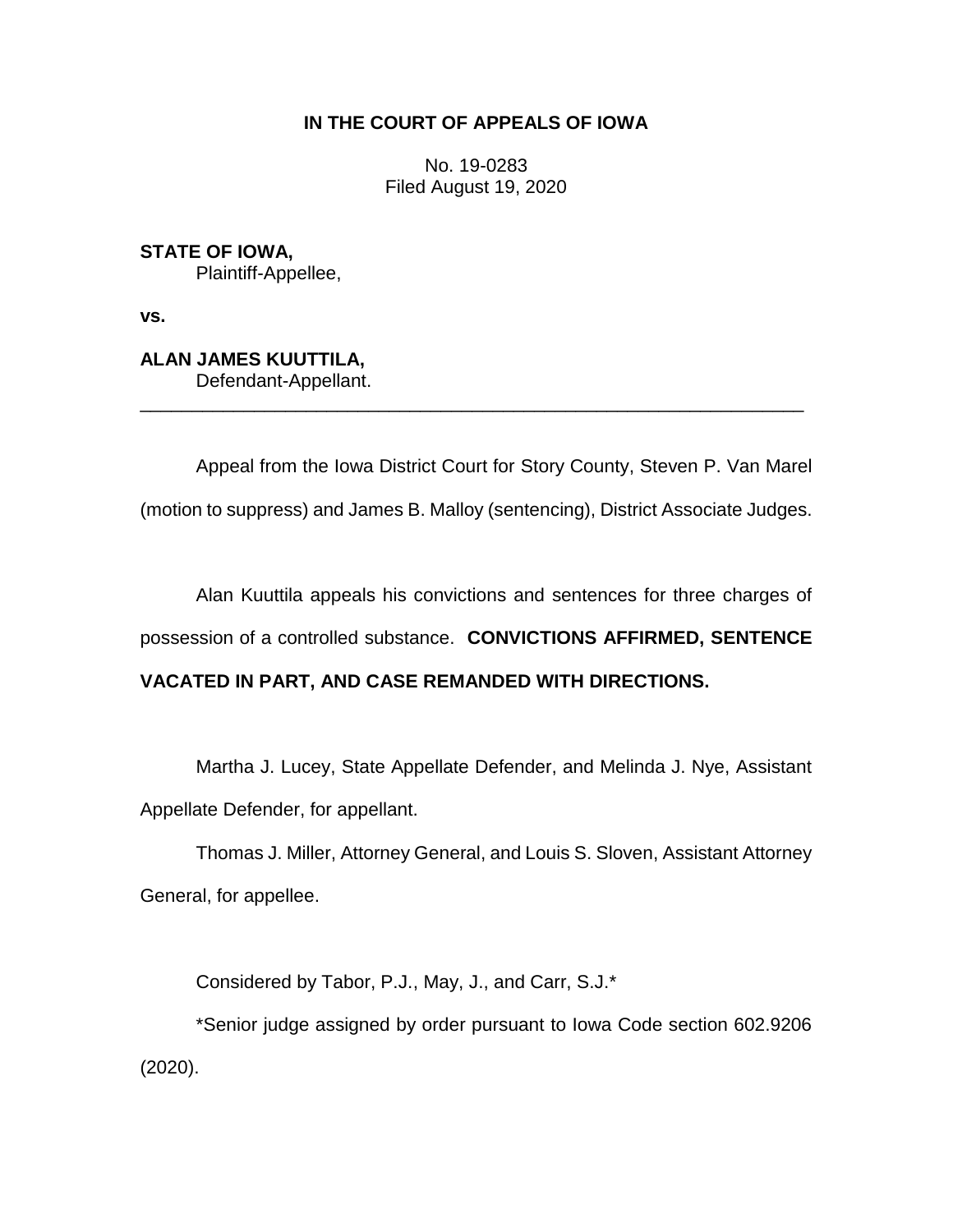## **CARR, Senior Judge.**

Alan Kuuttila appeals his three convictions for possession of a controlled substance following a bench trial on the minutes of evidence. He first challenges the denial of his motion to suppress evidence seized as a result of law enforcement's warrantless search of garbage outside his residence. We review this constitutional challenge de novo by conducting an independent review of the circumstances as shown by the entire record before us. *See State v. White*, 887 N.W.2d 172, 175 (Iowa 2016). We give deference to the district court's findings but are not bound by them. *See id.*

The United States Supreme Court considered and rejected the claim that a person has a reasonable expectation to privacy requiring Fourth Amendment protection with regard to the contents of a garbage bag left for collection in *California v. Greenwood*, 486 U.S. 35, 39-40 (1988). Shortly after, this court adopted the reasoning of *Greenwood* in determining that evidence obtained by searching a defendant's garbage was properly considered by the court in issuing a search warrant of the defendant's premises. *See State v. Henderson*, 435 N.W.2d 394, 396-97 (Iowa Ct. App. 1988). In several decisions issued since *Henderson*, this court has adhered to its holding. *See, e.g.*, *State v. Skola*, 634 N.W.2d 687, 691 (Iowa Ct. App. 2001) ("Skola presents the court with no compelling reason to depart from the holdings in *Greenwood* and *Henderson.*"). Kuuttila recognizes as much but asks us to reject the Supreme Court's reasoning in *Greenwood* and overrule *Henderson* in order to "conclude that Iowans do have a protected privacy interest under the Iowa constitution in their household trash set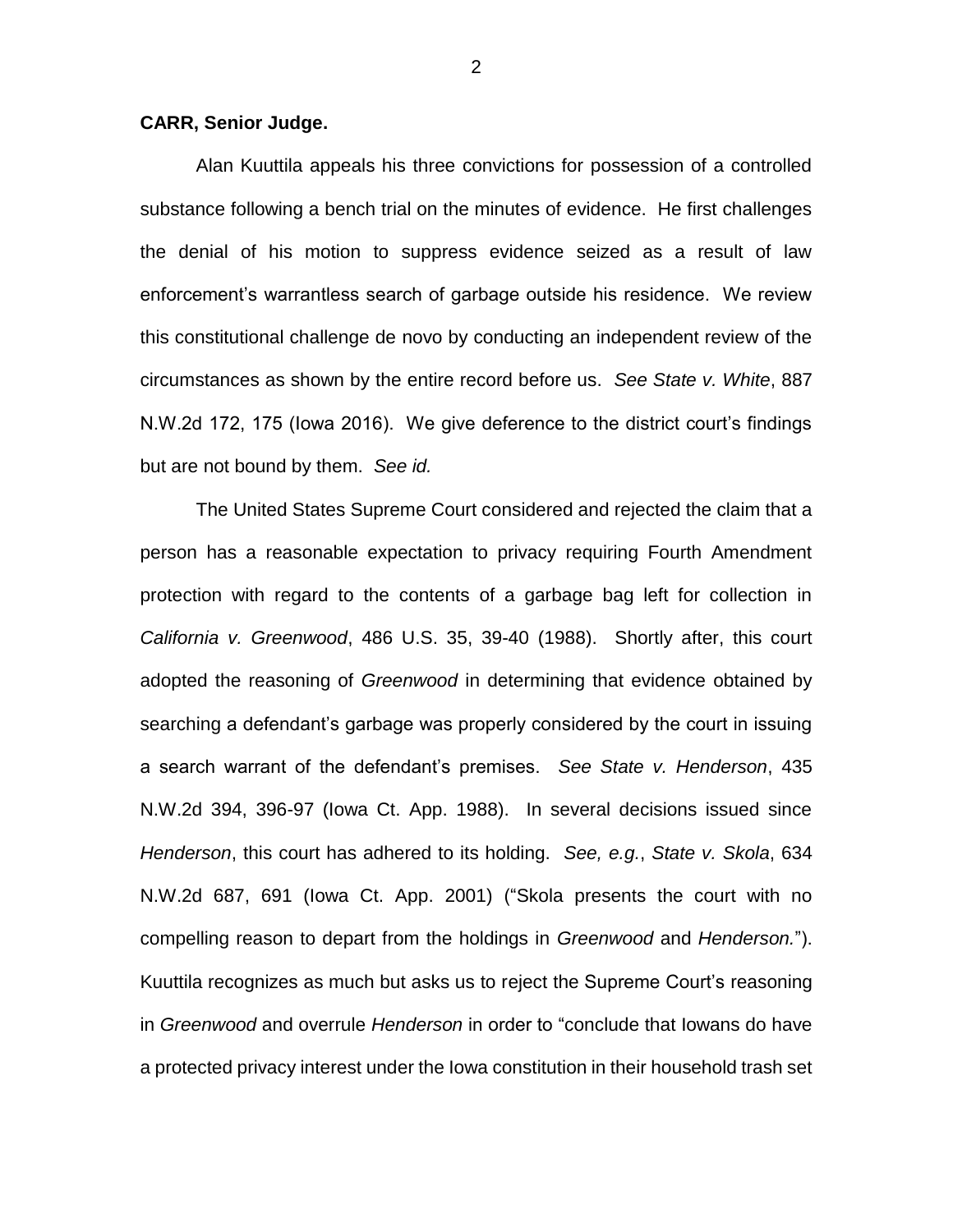out for collection and disposal." We decline to do so. As our supreme court has stated,

Courts adhere to the holdings of past rulings to imbue the law with continuity and predictability and help maintain the stability essential to society. From the very beginnings of this court, we have guarded the venerable doctrine of stare decisis and required the highest possible showing that a precedent should be overruled before taking such a step.

*State v. Iowa Dist. Ct.*, 902 N.W.2d 811, 817 (Iowa 2017) (quotation marks and citations omitted). Finding no compelling reason to overrule precedent, we leave the issue to the Iowa Supreme Court to address should it choose to do so.

We then turn to the question of whether probable cause existed to support a search warrant on Kuuttila's apartment based on the evidence recovered from the garbage bags found on his premises. The answer turns on whether a reasonable person would believe a crime was committed or evidence of a crime could be located on the premises to be searched. *See State v. Shanahan*, 712 N.W.2d 121, 131-32 (Iowa 2006). In making this determination, we ask whether the court issuing the warrant had a substantial basis for concluding probable cause existed. *See id.* at 132. For that reason, we restrict our review to the information available to the court at the time it issued the warrant. *See id.*

The facts before the court at the time the warrant issued provide a substantial basis for the probable-cause determination. Deputy Sheriff Andy Boeckman applied for the warrant based on the Central Iowa Drug Task Force receiving "numerous tips" that Kuuttila was selling drugs from his residence. The deputy located Kuuttila's address and removed trash from outside it. In the trash, he found "several small baggies commonly used by drug dealers to deliver usable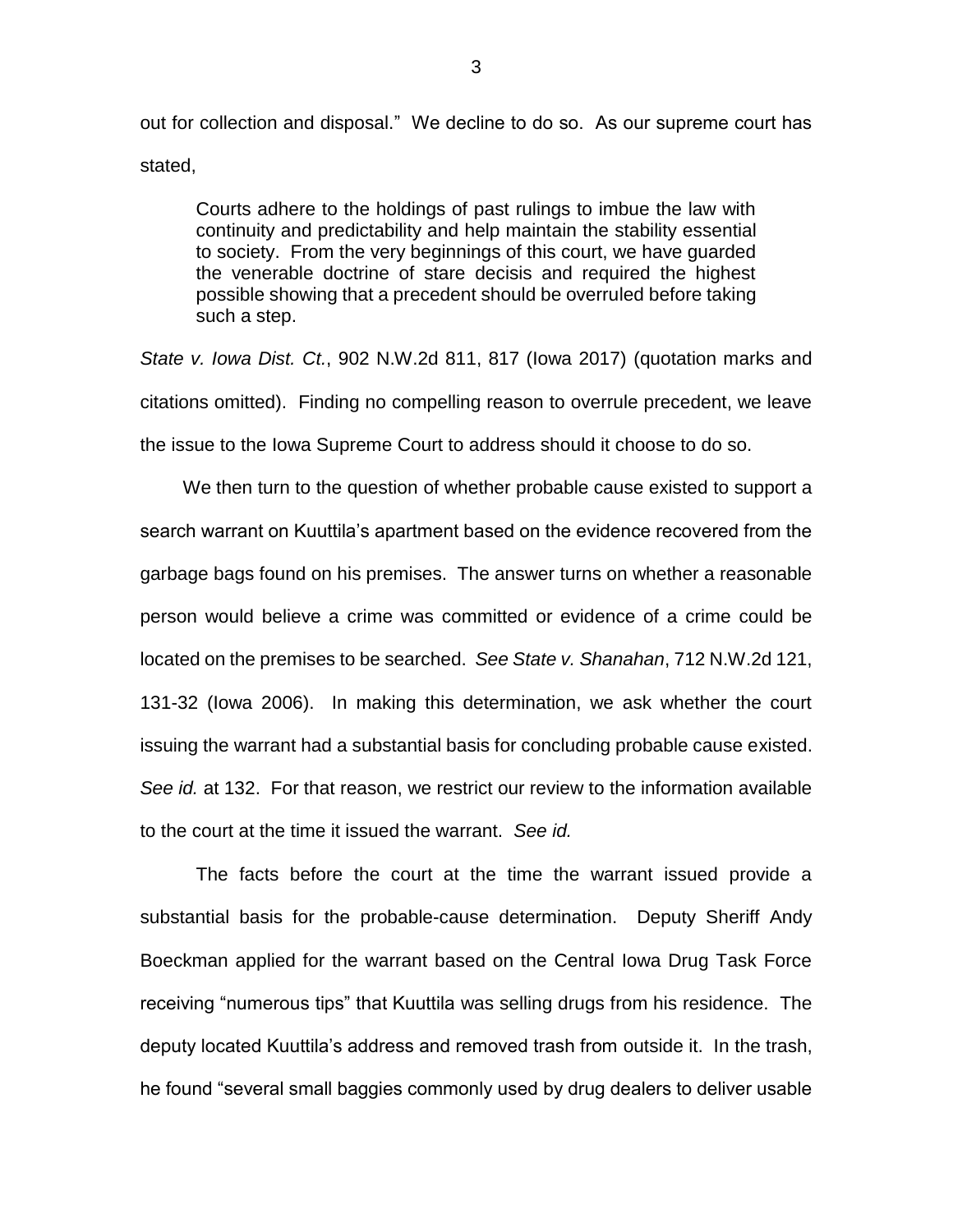amounts of narcotics to their clients." One of those small bags contained marijuana residue and another contained methamphetamine residue. Deputy Boeckman also found two pipes used for smoking, several used hypodermic needles, and pieces of mail with Kuuttila's name printed on them. Kuuttila complains that the information about the tips was vague and included no information regarding the veracity of those providing the tips. He also complains that there is no showing the seized trash containing drugs belonged to him because his apartment was one of four on the property and the affidavit does not state his mail was located in the same bag as the drugs. The affidavit does not recite any number of bags, referring only to "trash."

"[A]n anonymous tip alone does not ordinarily contain sufficient indicia of reliability to provide probable cause," but "a significantly corroborated anonymous tip" will support a warrant. *State v. McNeal*, 867 N.W.2d 91, 101 (Iowa 2015). Deputy Boeckman was able to verify the tips by locating drugs and drug paraphernalia in the trash left outside of Kuuttila's residence, which also contained Kuuttila's mail. We agree that the information before the court at the time the warrant issued provided a substantial basis for concluding probable cause existed.

Kuuttila also identifies a clerical error in the sentencing order. At the sentencing hearing, the State moved to dismiss a companion charge for possession of paraphernalia and agreed to pay its costs. In its oral pronouncement of sentence, the court agreed that the charge would be "dismissed with costs assessed against the State." But the sentencing order states that any companion charges "are dismissed with costs assessed to the defendant." In view of this clear error, we vacate that portion of the sentencing order and remand to "the district

4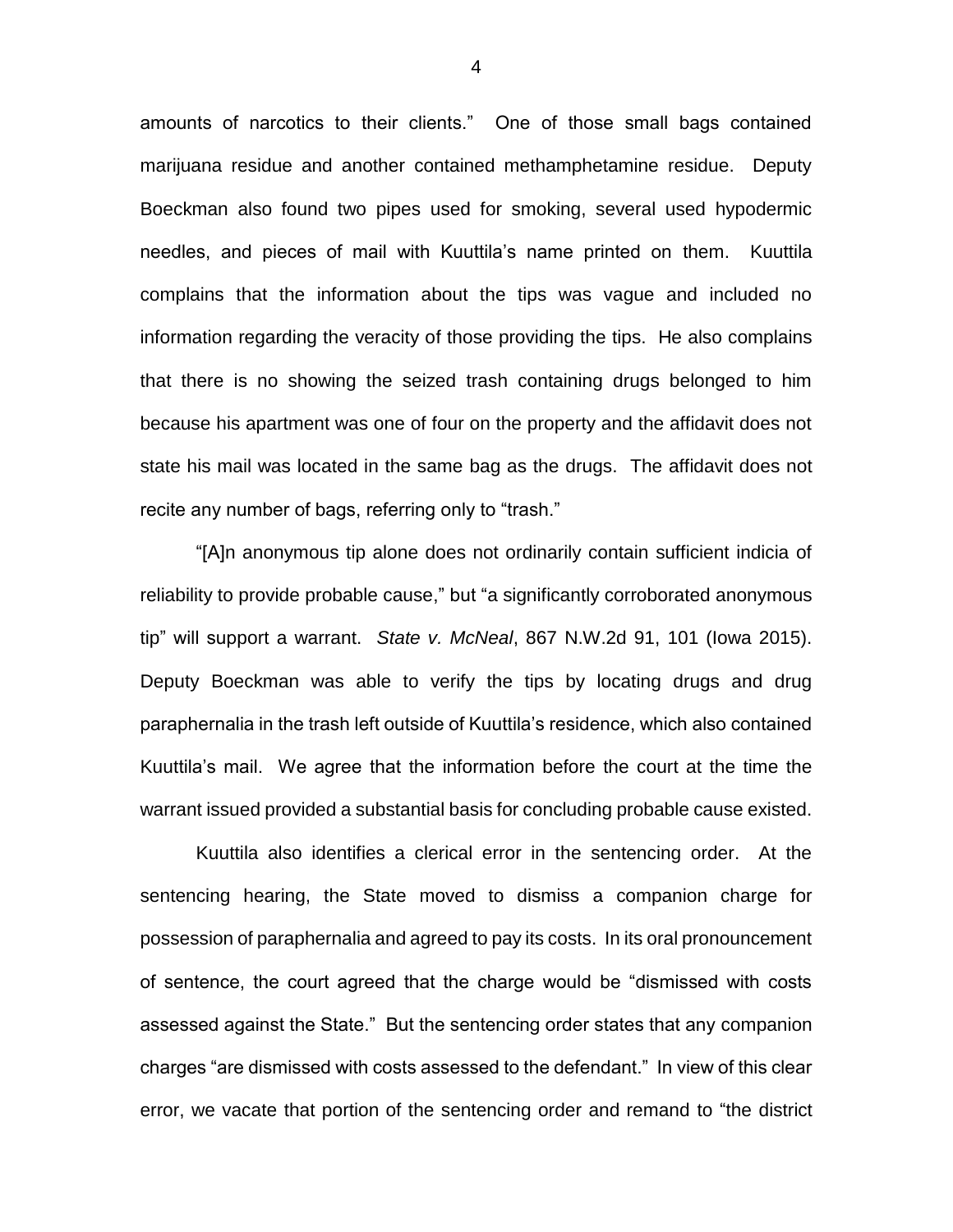court to correct the written judgment entry by issuing a nunc pro tunc order." *State v. Hess*, 533 N.W.2d 525, 529 (Iowa 1995).

Finally, we address the portion of the sentencing order assessing Kuuttila restitution for an undetermined amount of court costs and attorney fees. Under count I, possession of a cannabidiol, the court found that Kuuttila "is able to reimburse the State for court appointed attorney fees in the amount of \$192.00." Under the two remaining possession counts, the order states only that it found Kuuttila able to pay court-appointed attorney fees without setting an amount. The court made no findings regarding Kuuttila's ability to pay court costs for any of the three counts. But the order states that the amounts are "due immediately and shall be considered delinquent if not paid within 30 days."

In *State v. Albright*, 925 N.W.2d 144, 159 (Iowa 2019), the Iowa Supreme Court held that an offender may be assessed court costs and court-appointed attorney fees to the extent that the offender has the reasonable ability to pay. But "*Albright* makes clear that with respect to restitution, no award of reasonableability-to-pay items . . . may occur until all such items are before the court and the court has then made a reasonable-ability-to-pay determination." *State v. Gross*, 935 N.W.2d 695, 702 (Iowa 2019). Because the court's determination of Kuuttila's ability to pay court-appointed attorney fees was premature, we were poised to vacate the restitution portion of the sentencing order and remand to the district court to enter a restitution order consistent with *Albright*. *See* 925 N.W.2d at 162- 63. On June 25, 2020, our governor approved legislative amendments to Iowa Code chapter 910 (2020), which went into effect immediately. See 2020 Iowa Acts ch. 1074, § 64. On July 7, 2020, our supreme court entered a supervisory order